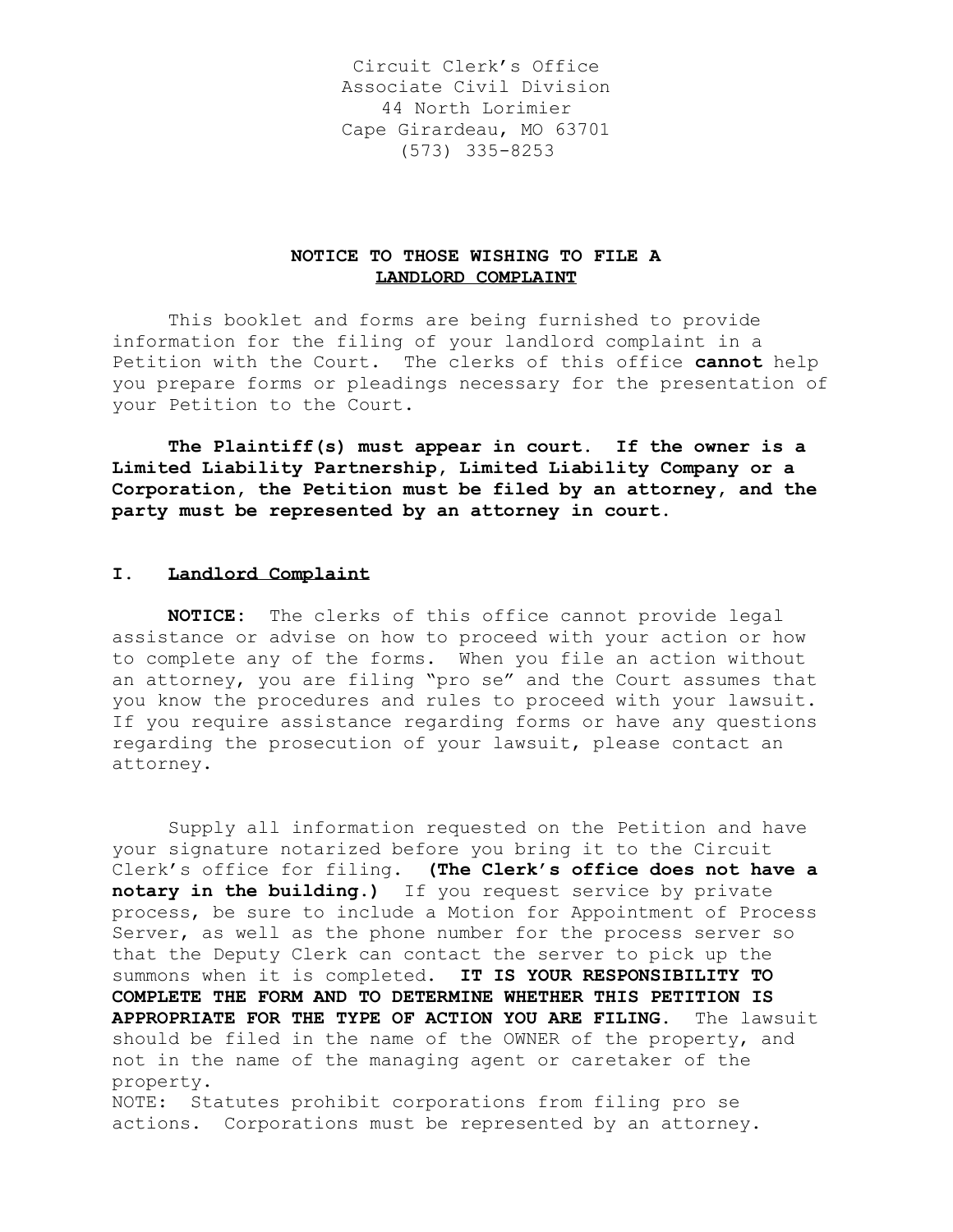## **II. Filing Fee Information**

The filing fee is \$50.00 for each lawsuit filed. Checks must be made payable to the Circuit Clerk. We can accept cash for your **filing fee** only, but prefer a check. There is also a fee for serving the summons. You must provide a separate check or money order for the service fee; **we cannot accept cash for the service fee.** There are different kinds of service available.

- **1. Personal service by the Sheriff's office.**
- **2. Personal service by a Private Process Server.**
- **3. Service by POSTING, which can be served by**
- **the Sheriff's Office or Private Process Server.**

If you are requesting service by posting, a motion and proposed order to post will need to be completed and filed. These forms are available on the court's web page under "32nd" Circuit Pro Se Litigation". Service is issued to the defendant(s) by regular service or service by posting. If the summons is only posted on the door of the residence and the defendant does **not** appear for court, you may only obtain a judgment for possession. Landlords **cannot** receive a money judgment unless personal service is obtained on the defendant or through an appropriate member of the family.

If you select service by private process, it will be your responsibility to ensure that the summons is property served. Please note that you will need to return the summons to the court after the process server has completed and notarized the service information on the summons. NOTE: If your first attempt at service is not successful, it will be necessary for you to request an "alias" summons, provide additional service information and perhaps pay an additional fee.

## **III. Filing the Petition**

You file your Petition in the Associate Civil department with your \$50.00 filing fee, the Civil Case Party Information Sheet, and the correct number of copies of the Petition. (The Court keeps the original Petition, and, for example, if you are suing a husband and wife, you need two copies of the Petition **in addition to the original Petition;** if your Petition is against four defendants, you need four copies of the Petition **in addition to the original Petition.)** Once the case is entered into our system, you will be mailed a notice of the court date and time.

**If you pay by CASH, do not leave without getting a receipt.**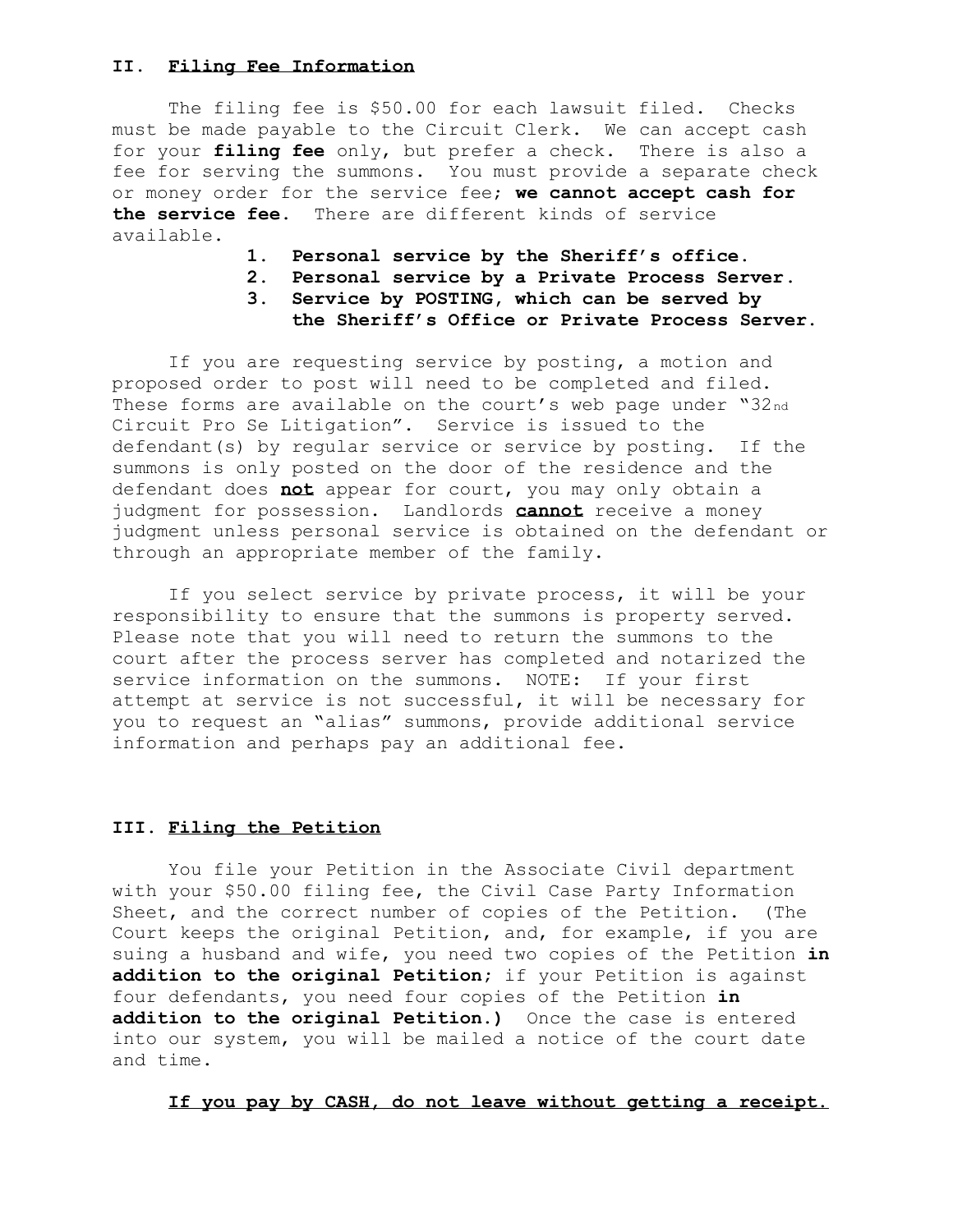## **IV. The Court Date**

BEFORE COURT, mark your court date on a calendar which you look at often. **IF YOU MISS YOUR COURT DATE, YOUR CASE MAY BE DISMISSED.** 

SHOW UP ON TIME, and please observe proper dress and decorum in the courtroom. In keeping with the dignity and serious nature of court proceedings, proper attire is required in the courtroom. No participant in a case may appear in tanktops, tube-tops, cut-offs, shorts, or other inappropriate clothing.

It is also requested that all cell phones be turned off or not brought into the Courtroom.

Be courteous to both the judge and the defendant(s).

The first court date is to determine whether or not the defendant(s) agree or disagree with the complaint. If the defendant(s) don't appear on the initial court date, you will most likely be given a Default Judgment. If the defendant(s) appear and have a disagreement, the Judge will set your case at a later date for a trial. The Judge sets the case for trial as quickly as the Judge can.

If your case goes to trial, bring all of your evidence (pictures, papers, estimates, witnesses, etc.) with you on the day of trial. Be ready to inform the Court of the **total amount** of the judgment you are requesting.

# **ONCE THE JUDGE ANNOUNCES A DECISION, BY LAW/RULE, THE JUDGE CANNOT HELP YOU ANY FURTHER.**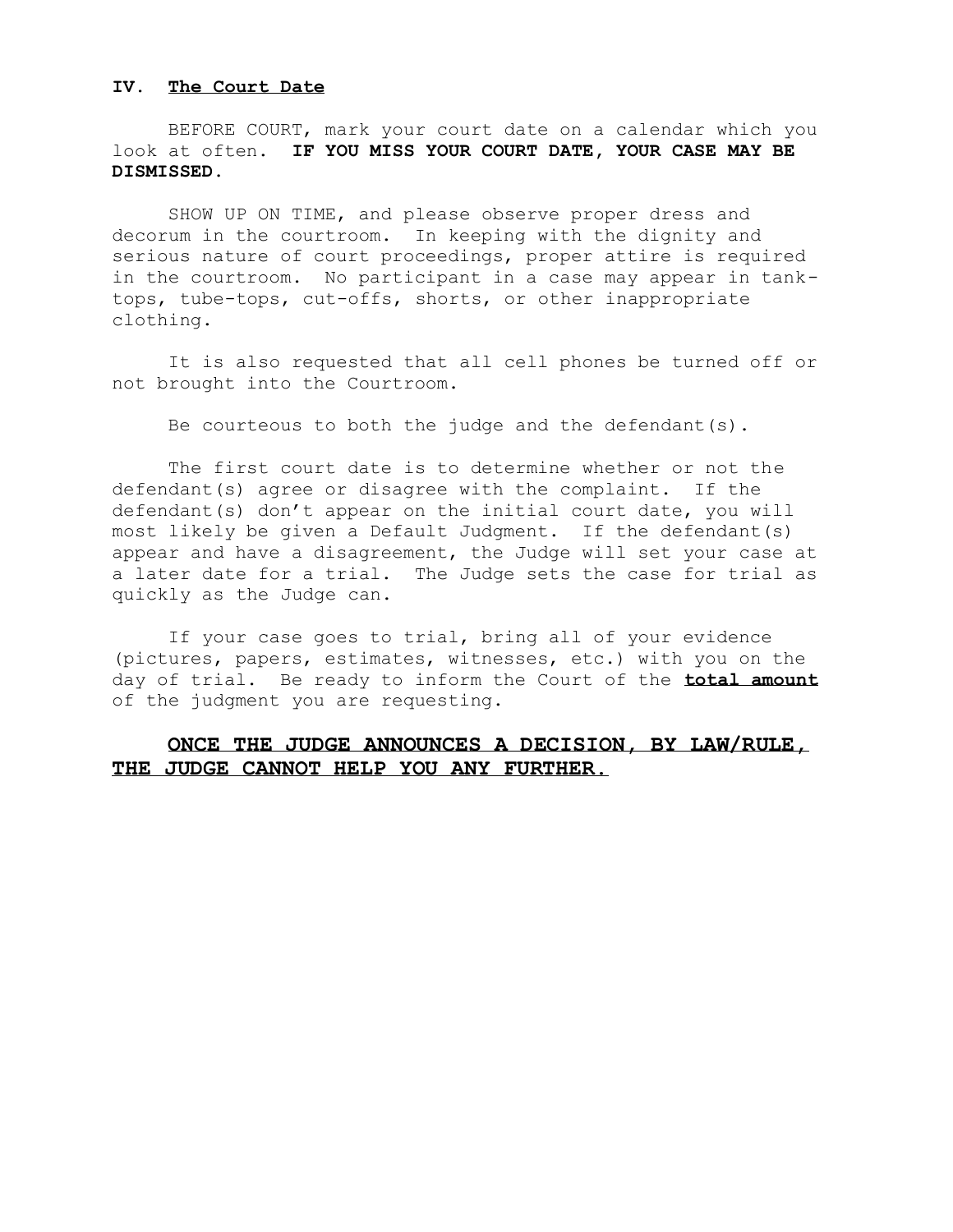#### **IN THE CIRCUIT COURT OF CAPE GIRARDEAU COUNTY, MISSOURI ASSOCIATE DIVISION AT CAPE GIRARDEAU, MISSOURI**

|                          | PLAINTIFF(S) (Must be recorded Title Owner)        |     |                                                                                                                                                                                                                                                                                                                                                                             |
|--------------------------|----------------------------------------------------|-----|-----------------------------------------------------------------------------------------------------------------------------------------------------------------------------------------------------------------------------------------------------------------------------------------------------------------------------------------------------------------------------|
|                          | Mailing Address                                    |     |                                                                                                                                                                                                                                                                                                                                                                             |
| CITY                     | <b>STATE</b>                                       | ZIP |                                                                                                                                                                                                                                                                                                                                                                             |
|                          |                                                    |     |                                                                                                                                                                                                                                                                                                                                                                             |
|                          | vs                                                 |     | Case No.                                                                                                                                                                                                                                                                                                                                                                    |
| DEFENDANT (S)            |                                                    |     |                                                                                                                                                                                                                                                                                                                                                                             |
|                          | Street Address                                     |     |                                                                                                                                                                                                                                                                                                                                                                             |
| CITY                     | <b>STATE</b>                                       | ZIP |                                                                                                                                                                                                                                                                                                                                                                             |
|                          |                                                    |     | PETITION FOR RENT AND POSSESSION                                                                                                                                                                                                                                                                                                                                            |
|                          | address of the property is:                        |     | 1. Plaintiff is the owner of real estate located in Cape Girardeau County, Missouri. The                                                                                                                                                                                                                                                                                    |
|                          | failed and refused to pay all or part of the rent. |     | 2. Defendant(s) rent(s) this property from the Plaintiff(s) and the agreed monthly rental amount<br>is \$ _________________, payable on the ______________ day of each month.<br>3. There is now unpaid rent due and owing in the amount of \$__________________, as of<br>4. The Plaintiff(s) demanded from Defendant(s) payment of the unpaid rent, but Defendant(s) have |
| continuing rent due.     |                                                    |     | 5. Rent continues to become due each new month after this filing, and Plaintiff(s) requests                                                                                                                                                                                                                                                                                 |
|                          |                                                    |     | WHEREFORE, the Plaintiff(s) prays for judgment for rent due and owing from each Defendant, and<br>for the immediate possession of the property set forth above, and for Plaintiff(s) costs.                                                                                                                                                                                 |
|                          |                                                    |     | (Plaintiff sign here)                                                                                                                                                                                                                                                                                                                                                       |
|                          |                                                    |     | AFFIDAVIT                                                                                                                                                                                                                                                                                                                                                                   |
| State of Missouri        | $\left( \right)$                                   |     |                                                                                                                                                                                                                                                                                                                                                                             |
| County of Cape Girardeau | $)$ SS.                                            |     |                                                                                                                                                                                                                                                                                                                                                                             |
|                          |                                                    |     | (a) plaintiff(s) herein, being first duly sworn,<br>deposes and states that plaintiff has read over the foregoing petition and the facts stated                                                                                                                                                                                                                             |
| therein are true.        |                                                    |     |                                                                                                                                                                                                                                                                                                                                                                             |
|                          |                                                    |     |                                                                                                                                                                                                                                                                                                                                                                             |
| My Commission Expires:   |                                                    |     |                                                                                                                                                                                                                                                                                                                                                                             |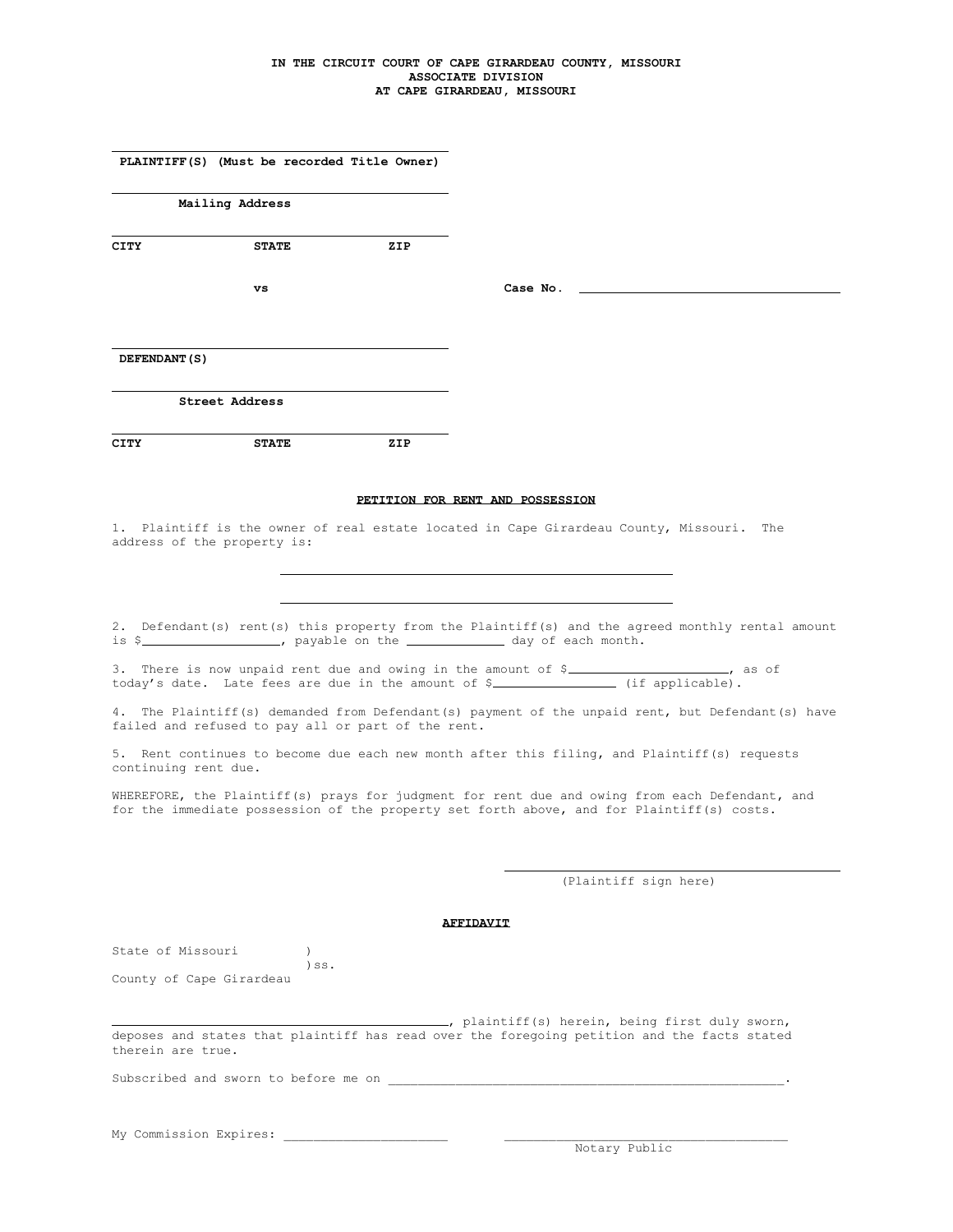# **IN THE CIRCUIT COURT OF CAPE GIRARDEAU COUNTY, MISSOURI ASSOCIATE DIVISION AT CAPE GIRARDEAU, MISSOURI**

## **PLAINTIFF(S)**

**vs**

**Case No.** 

 **DEFENDANT(S)**

### **MOTION FOR ORDER TO POST**

Pursuant to Section 535.030 R.S.MO., Plaintiff requests that the Court enter an order directing that process be served in the within case by posting a copy of the petition and a copy of the summons issued herein, in accordance with law.

 **Plaintiff**

#### **ORDER FOR POSTING**

Upon Plaintiff's Motion, it is ordered that process be served in the within case by affixing a copy of the petition and a copy of said summons in a conspicuous place on the dwelling of the premises in question for at least ten (10) days before the return date, informing the Defendant(s) of the proceeding against him. It is further ordered that a copy of the petition and said summons be mailed to the Defendant(s) at his last known address by ordinary mail at least ten (10) days before the return date.

**Date** Deputy Clerk